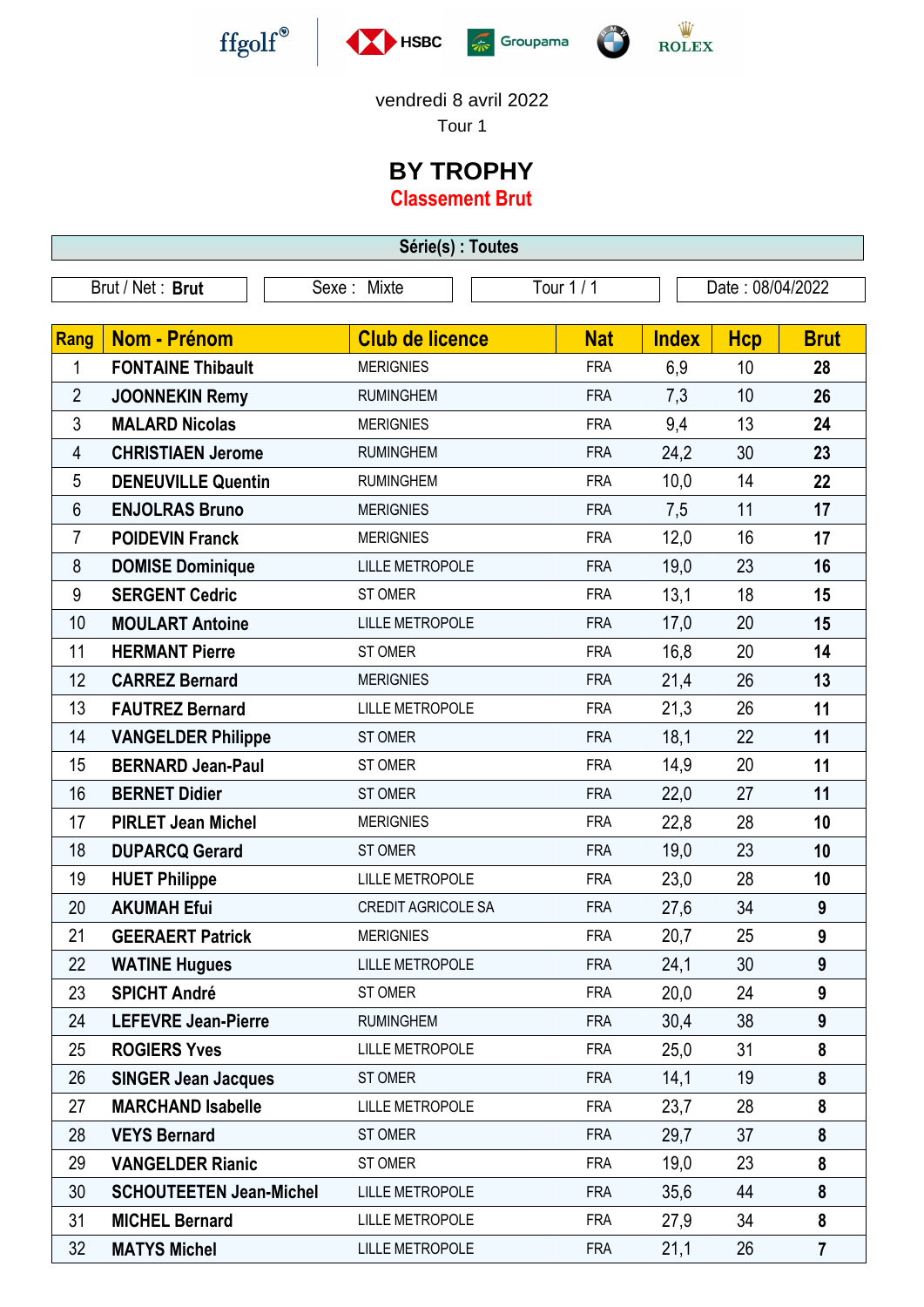| Rang | <b>Nom - Prénom</b>           | <b>Club de licence</b> | <b>Nat</b> | <b>Index</b> | <b>Hcp</b> | <b>Brut</b>    |
|------|-------------------------------|------------------------|------------|--------------|------------|----------------|
| 33   | <b>ZAWACKI Henri</b>          | <b>MERIGNIES</b>       | <b>FRA</b> | 19,6         | 24         |                |
| 34   | <b>WEBSTER Nicole</b>         | <b>STOMER</b>          | <b>FRA</b> | 20,6         | 25         | $\overline{7}$ |
| 35   | <b>BLANQUART Roger</b>        | <b>LILLE METROPOLE</b> | <b>FRA</b> | 26,2         | 32         | 6              |
| 36   | <b>SOM Sun Sreng</b>          | <b>LILLE METROPOLE</b> | <b>FRA</b> | 20,9         | 25         | 6              |
| 37   | <b>DRODE Jean Michel</b>      | <b>LILLE METROPOLE</b> | <b>FRA</b> | 18,5         | 22         | 6              |
| 38   | <b>HENNEBO Jean-Pierre</b>    | <b>LILLE METROPOLE</b> | <b>FRA</b> | 23,1         | 28         | 6              |
| 39   | <b>RAMANAH Appayah</b>        | <b>LILLE METROPOLE</b> | <b>FRA</b> | 27,5         | 34         | 6              |
| 40   | <b>GUILLAUME Philippe</b>     | <b>LILLE METROPOLE</b> | <b>FRA</b> | 29,0         | 36         | 4              |
| 41   | <b>SCHOUTEETEN Catherine</b>  | <b>LILLE METROPOLE</b> | <b>FRA</b> | 25,5         | 31         | 4              |
| 42   | <b>DELAFORGE Christophe</b>   | <b>LILLE METROPOLE</b> | <b>FRA</b> | 23,3         | 28         | 4              |
| 43   | <b>HERMANT Isabelle</b>       | <b>STOMER</b>          | <b>FRA</b> | 32,9         | 39         | 3              |
| 44   | <b>VERCOUTERE Pierre-Yves</b> | <b>MERIGNIES</b>       | <b>FRA</b> | 47           | 45         | 3              |
| 45   | <b>WEBSTER Michel</b>         | ST OMER                | <b>FRA</b> | 24,6         | 30         | 3              |
| 46   | <b>MICHEL Joelle</b>          | <b>LILLE METROPOLE</b> | <b>FRA</b> | 28,4         | 34         | 3              |
| 47   | <b>LEQUEUCHE Manuel</b>       | <b>MERIGNIES</b>       | <b>FRA</b> | 46           | 45         | 1              |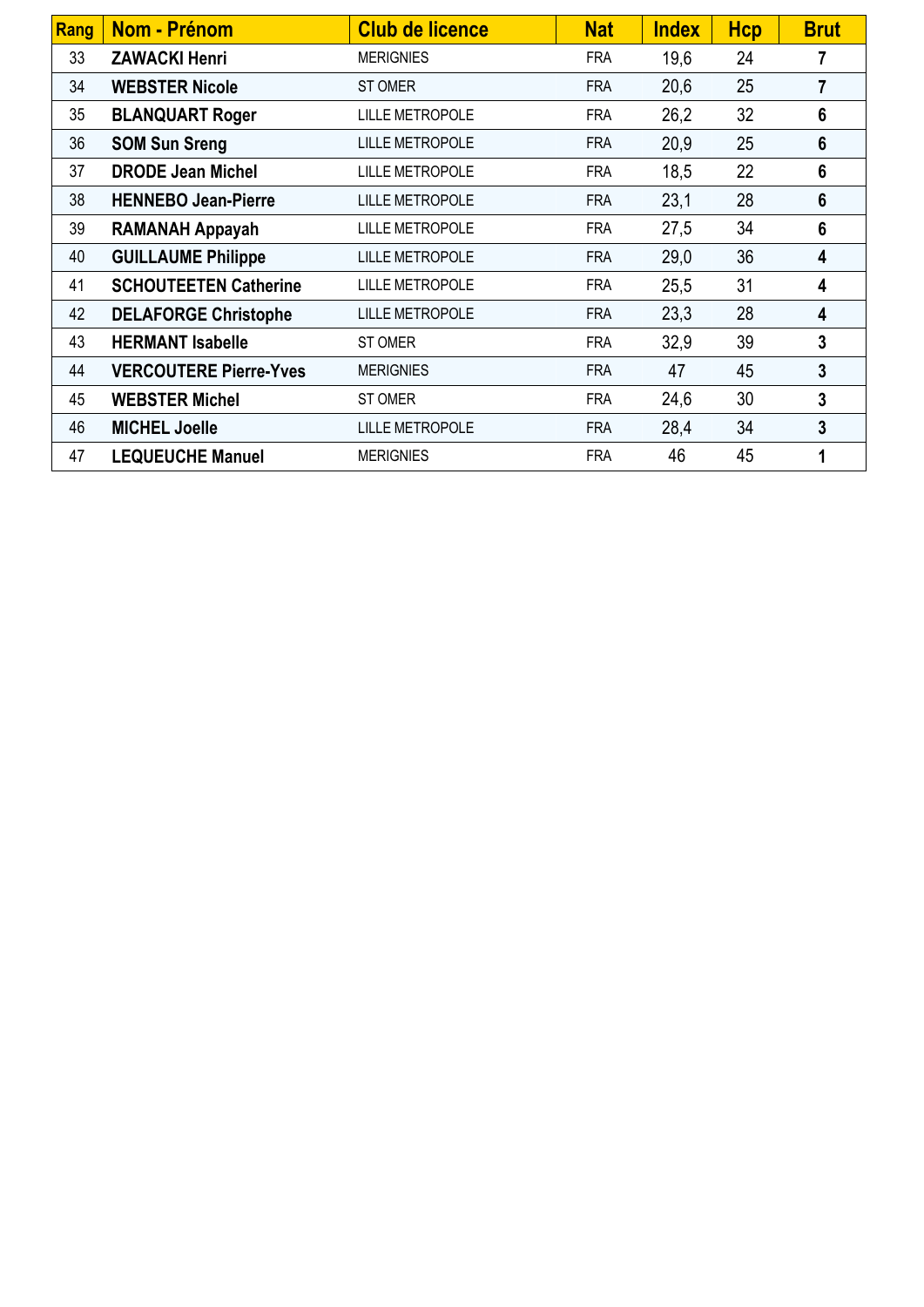







## vendredi 8 avril 2022

Tour 1

## **BY TROPHY**

**Classement Net**

| Série(s) : Toutes |                                |             |                           |            |                  |              |                 |            |
|-------------------|--------------------------------|-------------|---------------------------|------------|------------------|--------------|-----------------|------------|
| Brut / Net: Net   |                                | Sexe: Mixte |                           | Tour 1 / 1 | Date: 08/04/2022 |              |                 |            |
|                   |                                |             |                           |            |                  |              |                 |            |
| Rang              | Nom - Prénom                   |             | <b>Club de licence</b>    |            | <b>Nat</b>       | <b>Index</b> | <b>Hcp</b>      | <b>Net</b> |
| 1                 | <b>CHRISTIAEN Jerome</b>       |             | <b>RUMINGHEM</b>          |            | <b>FRA</b>       | 24,2         | 30              | 53         |
| $\overline{2}$    | <b>SCHOUTEETEN Jean-Michel</b> |             | <b>LILLE METROPOLE</b>    |            | <b>FRA</b>       | 35,6         | 44              | 43         |
| 3                 | <b>CARREZ Bernard</b>          |             | <b>MERIGNIES</b>          |            | <b>FRA</b>       | 21,4         | 26              | 38         |
| 4                 | <b>FONTAINE Thibault</b>       |             | <b>MERIGNIES</b>          |            | <b>FRA</b>       | 6,9          | 10              | 38         |
| 5                 | <b>VEYS Bernard</b>            |             | ST OMER                   |            | <b>FRA</b>       | 29,7         | 37              | 38         |
| 6                 | <b>JOONNEKIN Remy</b>          |             | <b>RUMINGHEM</b>          |            | <b>FRA</b>       | 7,3          | 10              | 36         |
| 7                 | <b>HUET Philippe</b>           |             | <b>LILLE METROPOLE</b>    |            | <b>FRA</b>       | 23,0         | 28              | 36         |
| 8                 | <b>MALARD Nicolas</b>          |             | <b>MERIGNIES</b>          |            | <b>FRA</b>       | 9,4          | 13              | 36         |
| 9                 | <b>LEFEVRE Jean-Pierre</b>     |             | <b>RUMINGHEM</b>          |            | <b>FRA</b>       | 30,4         | 38              | 36         |
| 10                | <b>FAUTREZ Bernard</b>         |             | <b>LILLE METROPOLE</b>    |            | <b>FRA</b>       | 21,3         | 26              | 35         |
| 11                | <b>DENEUVILLE Quentin</b>      |             | <b>RUMINGHEM</b>          |            | <b>FRA</b>       | 10,0         | 14              | 35         |
| 12                | <b>GUILLAUME Philippe</b>      |             | <b>LILLE METROPOLE</b>    |            | <b>FRA</b>       | 29,0         | 36              | 35         |
| 13                | <b>AKUMAH Efui</b>             |             | <b>CREDIT AGRICOLE SA</b> |            | <b>FRA</b>       | 27,6         | 34              | 35         |
| 14                | <b>DOMISE Dominique</b>        |             | <b>LILLE METROPOLE</b>    |            | <b>FRA</b>       | 19,0         | 23              | 35         |
| 15                | <b>PIRLET Jean Michel</b>      |             | <b>MERIGNIES</b>          |            | <b>FRA</b>       | 22,8         | 28              | 34         |
| 16                | <b>ROGIERS Yves</b>            |             | <b>LILLE METROPOLE</b>    |            | <b>FRA</b>       | 25,0         | 31              | 33         |
| 17                | <b>POIDEVIN Franck</b>         |             | <b>MERIGNIES</b>          |            | <b>FRA</b>       | 12,0         | 16              | 33         |
| 18                | <b>MOULART Antoine</b>         |             | <b>LILLE METROPOLE</b>    |            | <b>FRA</b>       | 17,0         | 20              | 33         |
| 19                | <b>VANGELDER Philippe</b>      |             | <b>STOMER</b>             |            | <b>FRA</b>       | 18,1         | 22              | 32         |
| 20                | <b>SPICHT André</b>            |             | <b>STOMER</b>             |            | <b>FRA</b>       | 20,0         | 24              | 32         |
| 21                | <b>WATINE Hugues</b>           |             | <b>LILLE METROPOLE</b>    |            | <b>FRA</b>       | 24,1         | 30 <sub>2</sub> | 32         |
| 22                | <b>BLANQUART Roger</b>         |             | <b>LILLE METROPOLE</b>    |            | <b>FRA</b>       | 26,2         | 32              | 31         |
| 23                | <b>BERNET Didier</b>           |             | ST OMER                   |            | <b>FRA</b>       | 22,0         | 27              | 31         |
| 24                | <b>SERGENT Cedric</b>          |             | ST OMER                   |            | <b>FRA</b>       | 13,1         | 18              | 30         |
| 25                | <b>BERNARD Jean-Paul</b>       |             | ST OMER                   |            | <b>FRA</b>       | 14,9         | 20              | 30         |
| 26                | <b>HERMANT Pierre</b>          |             | ST OMER                   |            | <b>FRA</b>       | 16,8         | 20              | 30         |
| 27                | <b>WEBSTER Nicole</b>          |             | ST OMER                   |            | <b>FRA</b>       | 20,6         | 25              | 30         |
| 28                | <b>MICHEL Bernard</b>          |             | <b>LILLE METROPOLE</b>    |            | <b>FRA</b>       | 27,9         | 34              | 30         |
| 29                | <b>GEERAERT Patrick</b>        |             | <b>MERIGNIES</b>          |            | <b>FRA</b>       | 20,7         | 25              | 29         |
| 30                | <b>SOM Sun Sreng</b>           |             | <b>LILLE METROPOLE</b>    |            | <b>FRA</b>       | 20,9         | 25              | 28         |
| 31                | <b>VANGELDER Rianic</b>        |             | ST OMER                   |            | <b>FRA</b>       | 19,0         | 23              | 28         |
| 32                | <b>RAMANAH Appayah</b>         |             | <b>LILLE METROPOLE</b>    |            | <b>FRA</b>       | 27,5         | 34              | 28         |